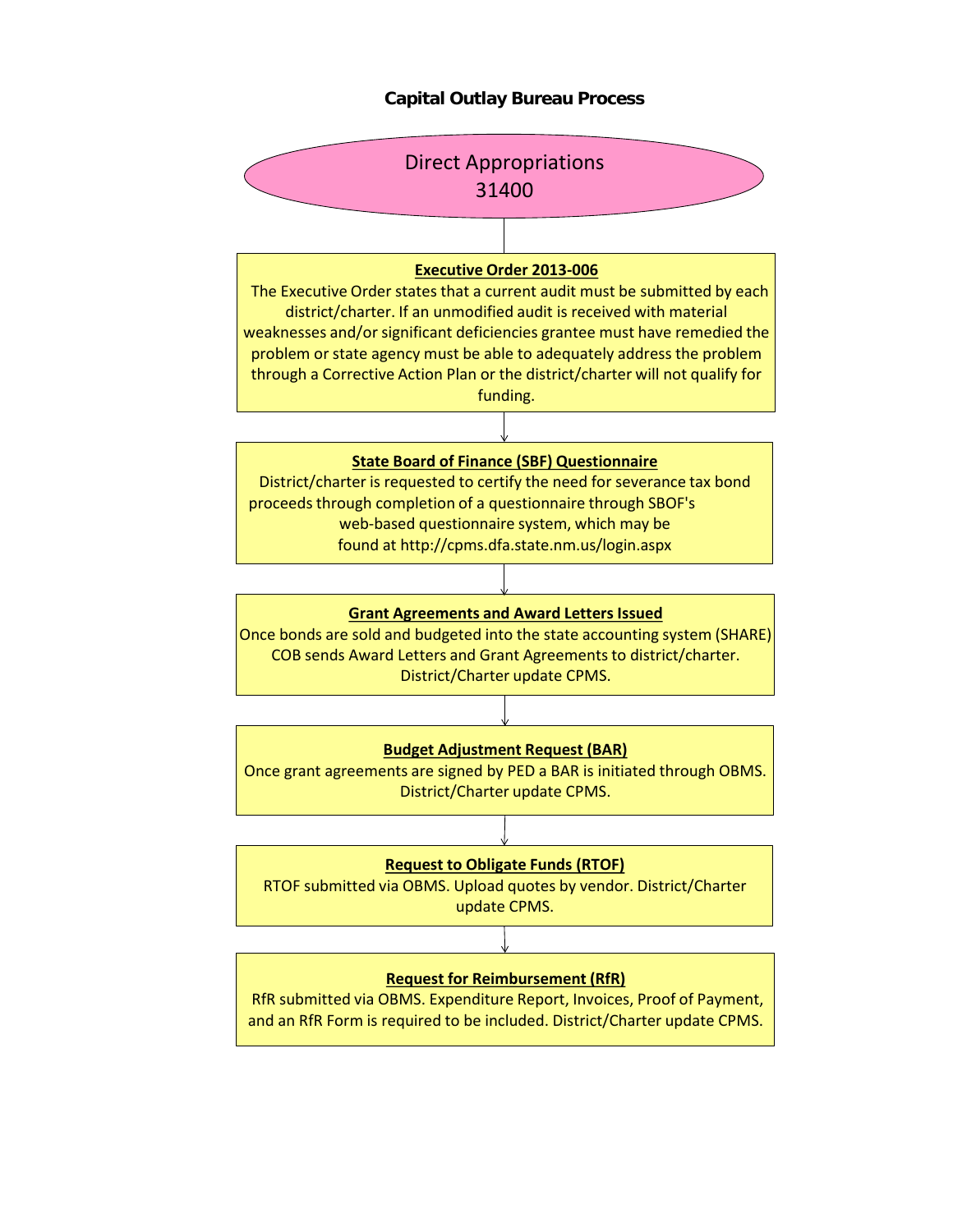### **Capital Outlay Bureau Process**



RfR submitted via OBMS. Expenditure Report, Invoices, Proof of Payment, and an RfR Form is required to be included.